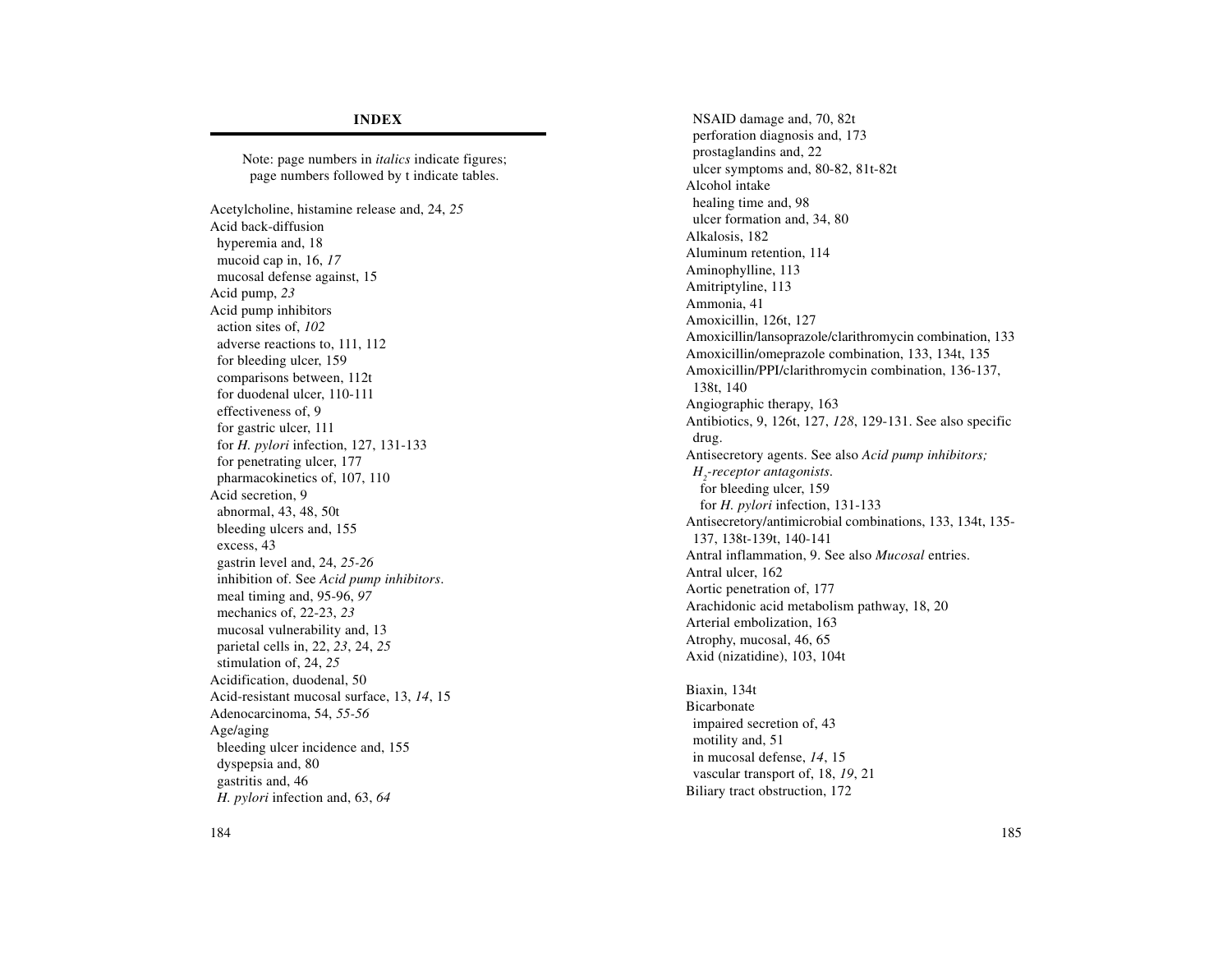Biopsy culture of, 87t, *128* urease test of, 87t, 89, *128* Bismuth action sites of, *102* adverse reactions to, 118-119 for bleeding ulcer, 164 cimetidine *vs*, 115, 118 for *H. pylori* infection, 118, 126t, 127, 129-130 pharmacokinetics of, 115, *116-117* salicylate moiety of, 119 Bismuth triple therapy, 138t, 140-141 Bleeding ulcer in child, 81t clinical presentation of, 156-157 corticosteroids and, 156 death from, 155 *H. pylori* infection and, 155-156, 165t incidence of, 155 NSAIDs and, 156, 164, 166 pathogenesis of, 155-156 perforation with, 173 pH and, 159 prognosis of, 156 recurrent, *160-161*, 163 prevention of, 163 spontaneous cessation of, 155 treatment of in acute episode, 159 algorithm for, *158* angiographic, 163 cost effectiveness of, 163 diet in, 157, 159 endoscopic, *158*, 159, *160-161*, 162 initial, 157, *158*, 159 long-term, 164 surgical, 162 Blood groups, 32 Bone marrow suppression, 106 Breath test, urea, 86t, 88, *89*, *128*

CagA (cytotoxin-associated antigen), 41 Campylobacter-like organism (CLO) test, 89, 91 Cancer. See *Gastric cancer*. Carcinoid syndrome, 34 Catalase, 42t, 43 Causes of ulcer formation. See *Etiology of ulcer formation*. Central nervous system, in gastric acid secretion, 24 Child bismuth in, 119 *H. pylori* infection in, 81t ulcer in bleeding, 81t symptoms of, 80, 81t Cholecystitis, 172 Cholecystokinin, 27 Cigarette smoking healing time and, 96 prostaglandins and, 70 ulcer formation and, 33, 80 Cimetidine (Tagamet) adverse effects of, 107 bismuth *vs*, 115, 118 dosage of, 103, 104t drug interactions with, 107 sucralfate vs., 114 Ciprofloxacin, 113 Circulation bicarbonate transport and, 18, *19*, 21 mucosal, 15, 18, *19* prostaglandins and, 21-22 Cirrhosis, 34 Clarithromycin, 126t, 127-128 Clarithromycin/amoxicillin/lansoprazole combination, 133 Clarithromycin/omeprazole combination, 134t, 135-136 Clarithromycin/PPI/metronidazole or amoxicillin combinations, 136-137, 138t, 140 Clinical presentation of ulcer, 79-80 in child, 80, 81t in elderly, 81-82, 82t medical history and, 80 patient age and, 80-82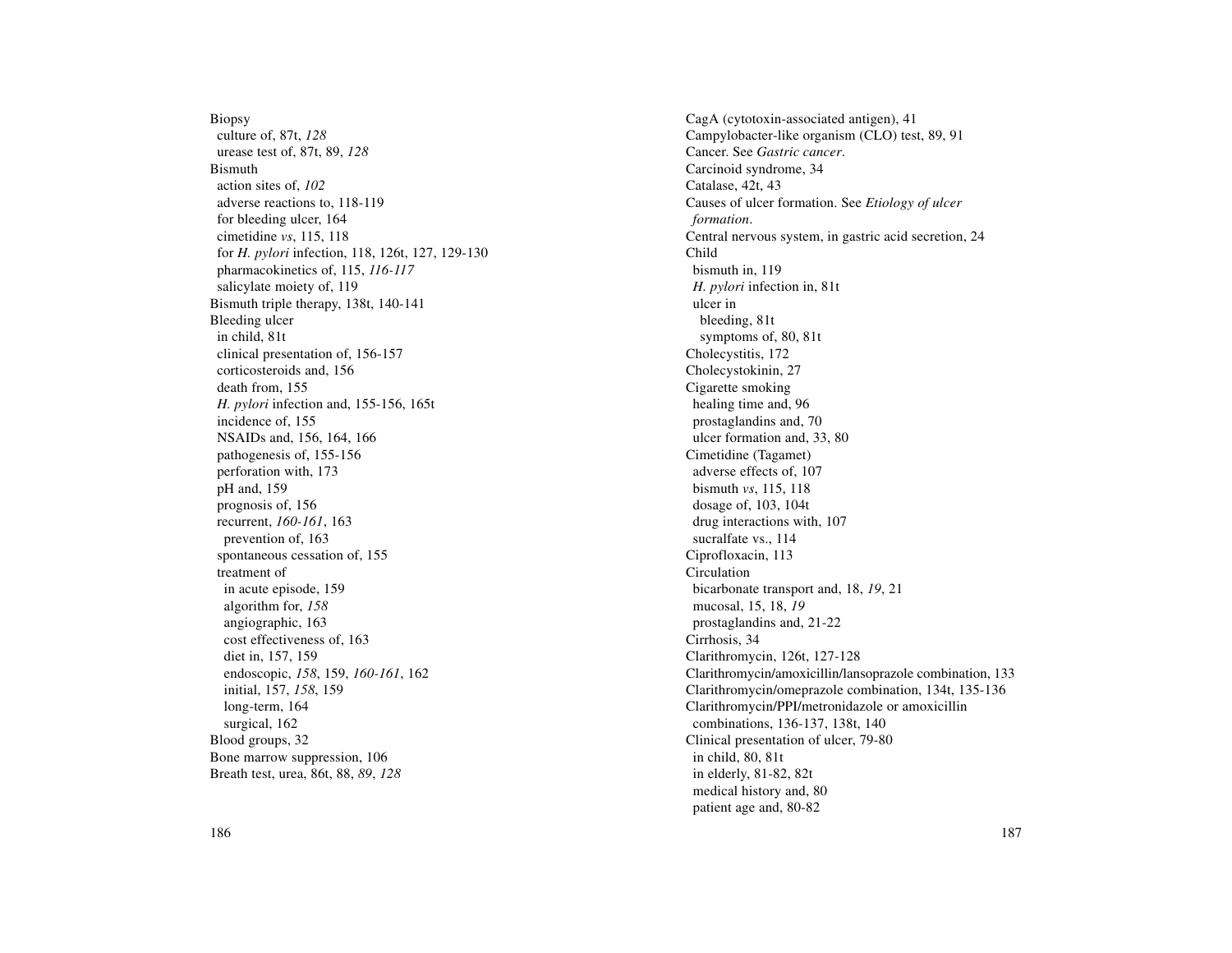penetrating, 177 perforated, 171-172 physical findings in, 82-83 CLO (campylobacter-like organism) test, 89, 91 *Clostridium difficile* infection, 126t, 130 Coffee intake healing time and, 34 ulcer formation and, 34 Colloidal bismuth subcitrate. See *Bismuth*. Complications of ulcers bleeding as, 155-156 in child, 81t in elderly person, 82t gastric outlet obstruction as, 181-183 penetration as, 177-178 perforation as, 171-175 surgical indications in, 9 Congestive hypoxia, 50 Contractility cholecystokinin and, 27 prostaglandins and, 22 secretin and, 27 **Corticosteroids** bleeding ulcer and, 156 NSAIDs with, 70, 156 ulcer formation and, 33 Cytokines in mucosal immune response, 18, 20 in ulcer pathogenesis, *44-45* Cytotoxin-associated antigen (CagA), 41

Death from bleeding ulcer, 155 from perforating ulcer, 174 Diagnosis of ulcer biopsy in, 87t in child, 81t in elderly, 81, 82t ELISA in, 86t endoscopy in, 89-91, *128* histology in, 87t, *128* history taking in, 80

laboratory testing in, 85-90 pain in, 79-80, 83 patient age and, 80-82 PCR in, 87t physical findings in, 82 radiology in, 91 saliva test in, 86t, 88 serology in, 85, 86t, 88 stool culture in, 87t urea breath test in, 86t, 88, *89*, *128* Diet gastric cancer and, *58* ulcer formation and, 33, 96 ulcer management and bleeding, 157, 159 duodenal, 96, 98 Digoxin, 113 Drug therapy. See also specific drug or drug type. action sites of, *102* effectiveness of, 101 Duodenal acidification, 50 Duodenal bulb, 13 Duodenal ulcer antral inflammation and, 9 blood groups and, 32 endoscopy of, 91 etiology of, 9, 48, *49*, 80 family history of, 80 gastric emptying and, 50-51 *H. pylori* infection and, 51-52, *52* healing rate of, *108* host factors in, 43 location of, 13 NSAIDs and, 156 pain in, 79-80 patient age and, 80 penetration of, 177 perforated, plugging/suturing of, 9 recurrent, 106, 114, *142t-143t*, 163 treatment of acid pump inhibitors in, 110-111 alcohol intake and, 98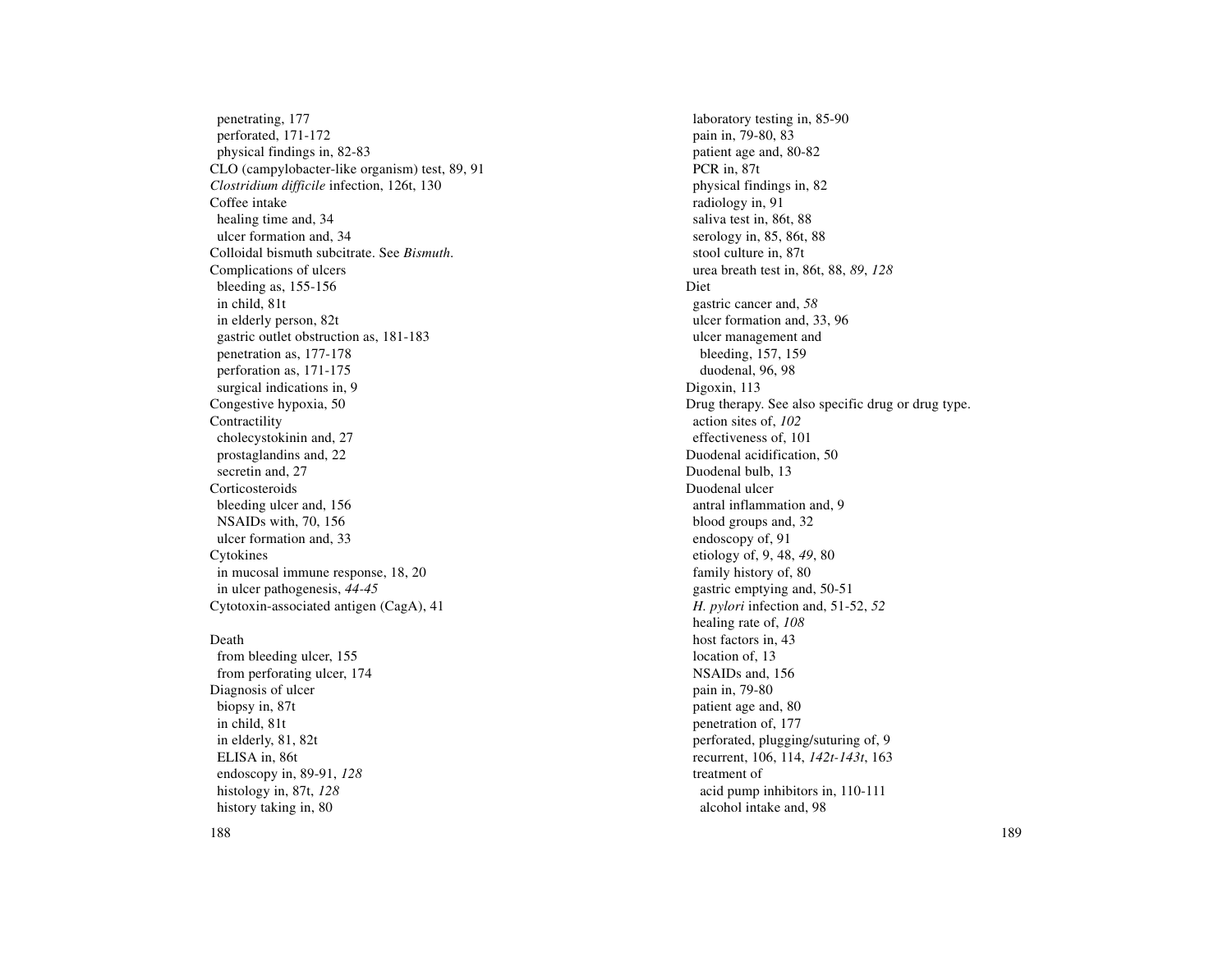beverage consumption and, 96, 98 changes in, 9 cigarette smoking and, 96 diet in, 96 H2-receptor antagonists in, 103, 104t, 106 meal timing in, 95-96, *97* sucralfate in, 113-114 surgical, 9, 162 Duodenum epithelial restitution in, 16, *17* mucosal circulation in, 18, *19* pH of. See *pH*. Dyspepsia, 34 definition of, 79 patient age and, 80 ulcer formation and, 34 ECL (enterochromaffin-like cell) acid pump inhibitors and, 113 histamine release by, 24, *25* Ego strength, 13, 33 Elderly patient. See also *Age/aging*. perforation diagnosis in, 173 ulcer symptoms, 81-82, 82t Electrocautery, 162 ELISA (enzyme-linked immunosorbent assay), 86t, 88 Endocrine disease, 34 Endocrine neoplasia, multiple, type 1, 32 Endoscopy advantages of, 91 for bleeding ulcer, *158*, 159, *160-161*, 162 in child, 81t diagnostic, 89-91, *128* for gastric outlet obstruction, 182-183 indications for, 91 Endothelial injury, neutrophil/prostaglandin-mediated, 22 Enteric nervous system, 24 Enterochromaffin-like cell (ECL) acid pump inhibitors and, 113 histamine release by, 24, *25* Enzyme-linked immunosorbent assay (ELISA), 86t, 88 Epidemiology of ulcer formation, 63, *64*

Epithelium in *H. pyloris* infection, 21, 39 in immune response, 18, 20 ion transport in, 21 mucous cell renewal in, *14*, 15 restitution of, 15-16, *17* T-cell-mediated damage to, 20-21 vacuole formation in, 41, 42t Erosive gastritis, 46 *Escherichia coli* toxin, 141, 145 Etiology of ulcer formation alcohol intake in, 34 blood groups in, 32 chronic disease in, 34 cigarette smoking in, 33 coffee intake in, 34 corticosteroids in, 33 dietary, 33 duodenal, 9, 48, *49*, 80 environmental, 32 family aggregation in, 31-32, 80, 81t gastric, 48, *49* genetic, 31-32, 80, 81t *H. pylori* infection in. See *Helicobacter pylori infection*. hypochondriasis and, 13, 33 mastocytosis in, 32 psychological stress in, 33 twin studies of, 32

Family aggregation, of ulcer incidence, 31-32, 80, 81t Famotidine (Pepcid), 103, 104t Fecal transmission, of *H. pylori* infection, 65 Fibrin, 16 Fluid and electrolyte disturbance, 182 Fundal-antral junction, 13

Galactorrhea, 107 Gastric acid. See *Acid* entries. Gastric cancer acid pump inhibitors and, 113 bleeding, 162 diet and, *58*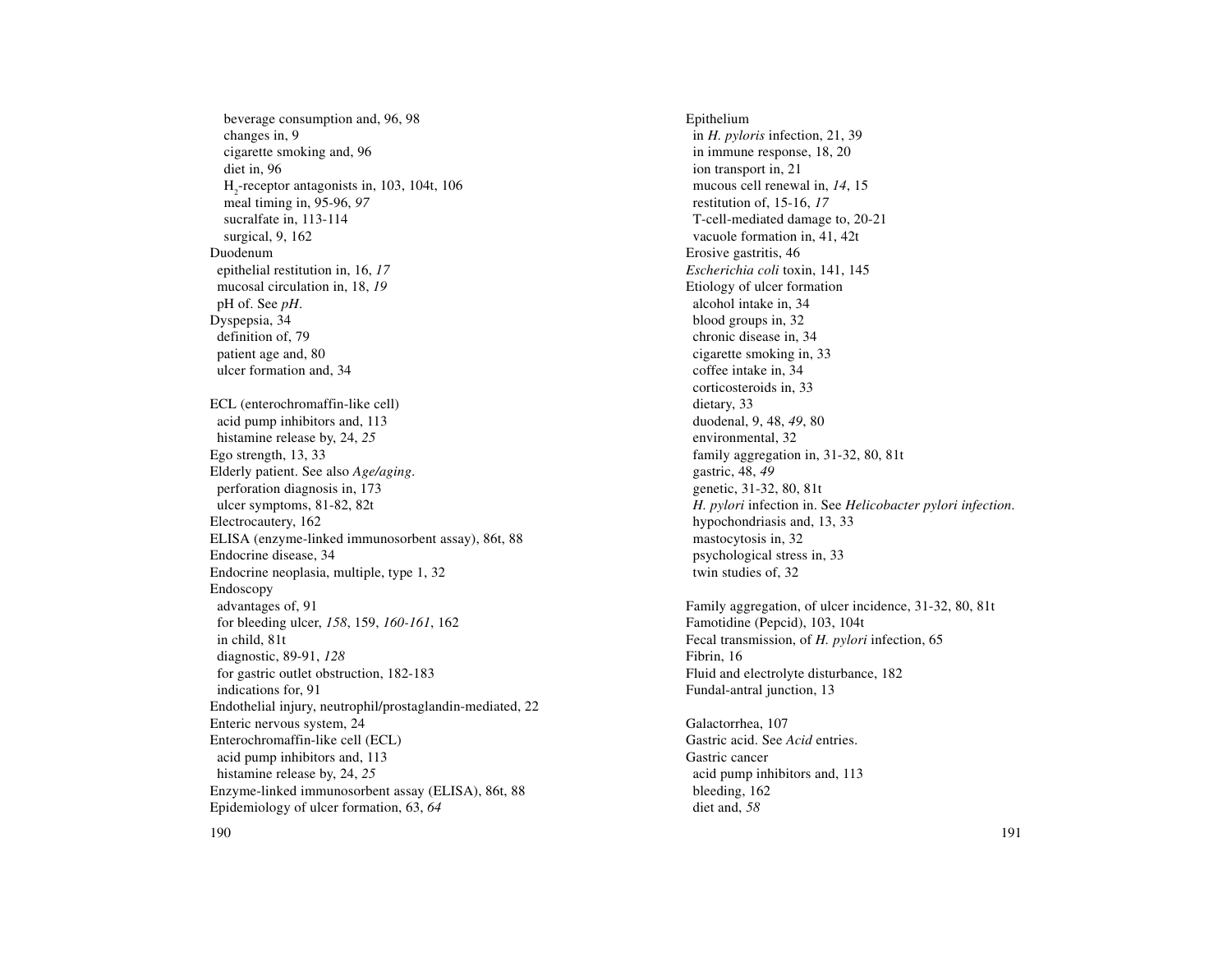*H. pylori* infection and, 39, 53, *58* histological types of, 54, *55-56* salt intake and, 53 stages of, 52-53 ulcer formation and, 48, *49* ulcer progression to, 91 undiagnosed, 106 Gastric emptying duodenal acidification and, 50 rate of, 27 ulcer formation and, 50-51 Gastric lavage, 159 Gastric metaplasia, 51-52, *52* Gastric outlet obstruction diagnosis of, 181-182 symptoms of, 181 treatment of, 182-183 Gastric ulcer antral inflammation and, 9 blood groups and, 32 causes of, 9 etiology of, 48, *49* healing rate of, 106, *109* locations of, 13 malignant, 91, 106 motility and, 50 NSAIDs and, 156 pain in, 79-80 recurrent, 106, 114, 144t treatment of, 98 acid pump inhibitors in, 111 changes in, 9 H<sub>2</sub>-receptor antagonists in, 105t, 106 sucralfate in, 114 surgical, 162 Gastrin level acid pump inhibitors and, 111, 113 acid secretion and, 24, *25-26* motility and, 27 pH and, 24, *26*, 132 postprandial, 43

**Gastritis** classification of, 46 duodenal ulceration and, 51-52, *52 H. pylori* infection and, 9, 13, 47, 51-52, *52* natural history of, 65 Gastroduodenal motility. See *Motility*. Gastroduodenal mucosa. See *Mucosa*; *Mucosal* entries. Gastroenterostomy, 183 Genetics of ulcer formation, 31-32 Granulocytic secretion, 22 Gynecomastia, 107 *H. pylori*. See *Helicobacter pylori* entries. H+, K+-ATPase, gastric acid secretion and, 22, *23* H<sub>2</sub>-receptor antagonists action sites of, 102, *102* adverse reactions to, 106-107 in bismuth triple or quadruple therapies, 139t, 140 for bleeding ulcer, 159, 164 in child, 81t comparisons among, 104t development of tolerance to, *105* dosage of, 103 drug interactions with, 107 for duodenal ulcer, 103, 104t, 106 effectiveness of, 9 for gastric ulcer, 105t, 106 healing rate with, *108-109* long and short term use of, 103 for penetrating ulcer, 177 perforation and, 175 pharmacokinetics of, 103 sucralfate vs., 114 Heart, ulcer penetration of, 177 Heart disease, 34 Heat shock protein, 145 Heater probe, 162 *Helicobacter felis* infection, 145 *Helicobacter pylori* bacteria classification of, 41 electron micrographs of, *40* physical characteristics of, 39, *40*, 41, 42t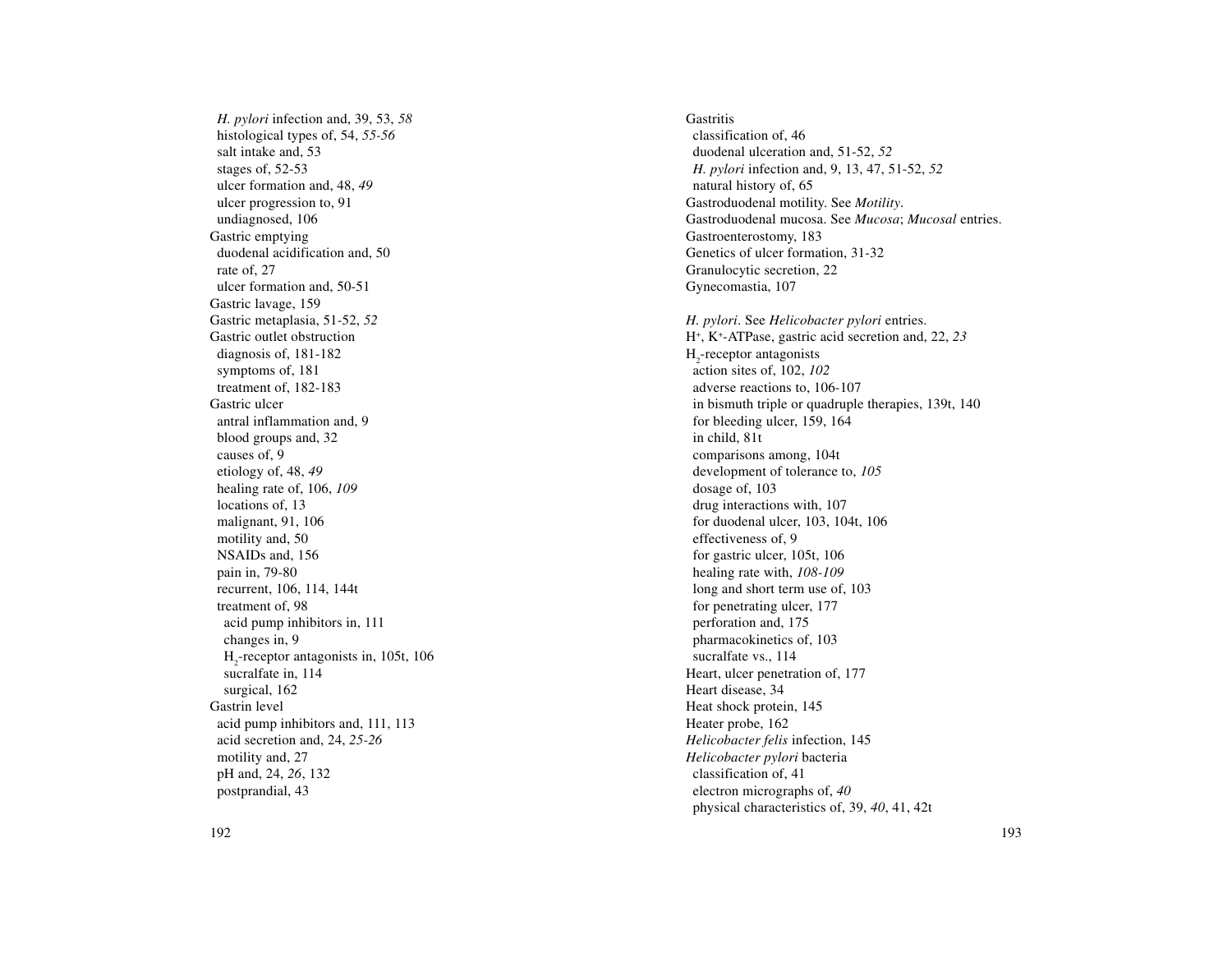as slow pathogen, 41 survival needs of, 39 *Helicobacter pylori* infection adenocarcinoma and, 54, *55-56* bacterial classification and, 41 bleeding ulcer and, 155-156, 165t cancer from, 39, 53, *58* in child, 81t chronic inflammatory response in, 39 diagnosis of, 81t endoscopy in, 89, 91, *128* laboratory testing in, 85, 86t-87t, 88 radiology in, 91 epidemiology of, 63, *64* gastritis and, 9, 13, 46-47 host factors in, 43 humoral and cellular recognition of, 21 immune response to, 9, 13, 41, 43, 47 incidence of, 9-10, 31, 48, *49*, 101 intestinal metaplasia and, 47 MALT lymphoma and, 53-55 mucosal defenses and, 13 natural history of, 65 NSAIDs and, 70-71, 164, 166 pathogenesis of, 21, *44-45* perforation and, 173 pH and, 15, 132 prevention of, 141, 145 prostaglandins and, 70-71 recurrence of, 31, 141, 142t-144t, 145, 164, 165t symptoms of, 47 T-cell-mediated damage in, 21 transmission of, 65 treatment of algorithm for, *128* antibiotics in, 9, 126t, 127, *128*, 129-131 antisecretory, 131-133 antisecretory/antimicrobial combinations in, 133, 134t, 135-137, 138t-139t, 140-141 bismuth in, 118, 127, 129-130 compliance with, 125 cost of, 131

duration of, 125 future directions in, 141, 145 general principles in, 125, 127 metronidazole in, 126t, 127, 130 omeprazole in, 127 PPI triple therapies in, 136-137, 138t-139t, 140-141 ranitidine in, 127 side effects in, 130 ulcer formation and, 48, *49*, 50t, 50-52, *52*, 101 duodenal, 51-52, *52* ulcer relapse in, 141, 142t-144t, 145 vaccine for, 141, 145 virulence factors in, 39, 41, 42t Hemorrhage. See *Bleeding ulcer*. Hemostasis, 16, *17* Histamine-stimulated acid secretion gastrin and, 24 prostaglandins and, 21 Histology diagnostic, 87t, 89, *128* of gastric cancer, *56-57* History taking, 80 Hunger pain, 79 Hyperemia, 18 Hyperparathyroidism, 34 Hypochloremic alkalosis, 182 Hypochondriasis, 13, 33 Hypokalemic alkalosis, 182 Hypoxia, 50 Immune response, mucosal. See *Mucosal immune response*. Immunoglobulins, in mucosal immune response, 20, 43 Impotence, 107 Indigestion. See *Dyspepsia*. Inflammation. See *Mucosal* entries. Injection therapy, 162 Interferon, *44-45* Interleukin, *44-45* Intestinal metaplasia, 47 Ion transport, 21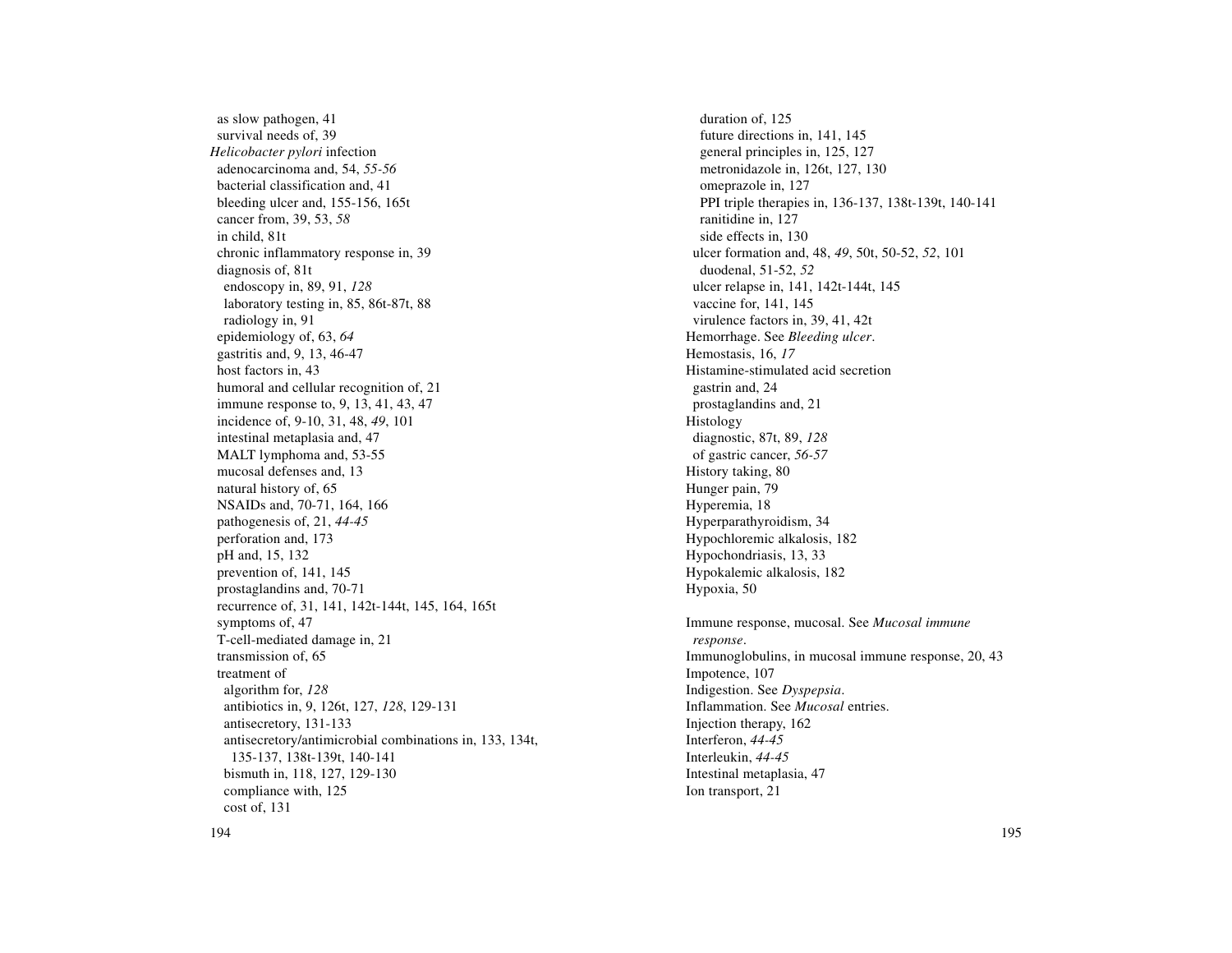Ketoconazole, 107 Kidney disease, 34 Kidney penetration, 177 Laboratory testing accuracy of, 85 serology in, 85, 88 usefulness of, 85 Lamina propria *H. pylori* infection in, 21 immune response in, 20 Lansoprazole for duodenal ulcer, 110-111, 112t pharmacokinetics of, 107, 110 in PPI triple therapy, 136-137 Lansoprazole/clarithromycin/amoxicillin combination, 133 Laparoscopic plugging/suturing, 9 Laparoscopic vagotomy, 9 Laser photocoagulation, 162 Leukocytosis, 172 Liver disease, 34 Liver penetration, 177 Losec, 134t Lung disease, 34 Macrolides, 126t, 127 Major histocompatibility complex, *44-45* MALT (mucosa-associated lymphoid tissue) lymphoma, 53-55 Mast cells in mucosal immune response, 20 prostaglandins and, 22 Mastocytosis, 32 Meal timing, 95-96, *97* Metabolic alkalosis, 182 Metabolic disease, 34 Metaplasia, 47, 51-52, *52* Metronidazole, for *H. pylori* infection, 126t, 127, 130 Metronidazole/PPI/clarithromycin combination, 136-137, 138t, 140 Migrating motor complex, 27 Milk intake, 34

Monocytes, 20 Motility bicarbonate transport and, 51 congestive hypoxia and, 50 functions of, 26 gastric ulcer and, 50 hormones and, 27 mucosal vulnerability and, 13 speed of, 27 Mucoid cap in epithelial restitution, 16, *17* in hemostasis, 16 Mucosa antral, ulceration frequency in, 13 atrophy of, 46 circulation in, 15, 18, *19* NSAID damage to, 69-70 Mucosa-associated lymphoid tissue (MALT) lymphoma, 53-55 Mucosal defenses acid-resistant surface in, 13, *14,* 15 cell renewal in, *14*, 16 circulation in, 15, 18, *19* epithelial restitution in, *14*, 16, *17* factors interfering with, 13 *H. pylori* infection and, 9, 13, 41, 43, 47 hierarchy of, *14* immune response in. See *Mucosal immune response*. mucus-bicarbonate barrier in, 13, *14*, 15 neural and muscular systems in, 15, 21 NSAIDs and, 13, 69-70 prostaglandins in, 15, 21-22 psychological stress and, 13, 73-74, *74* Mucosal immune response adaptive, 20 cell-mediated, 20 epithelium in, 18 to *H. pylori* infection. See *Helicobacter pylori infection*. inflammation in, 18, 20 mechanics of, 18, 20 in mucosal defense system, 15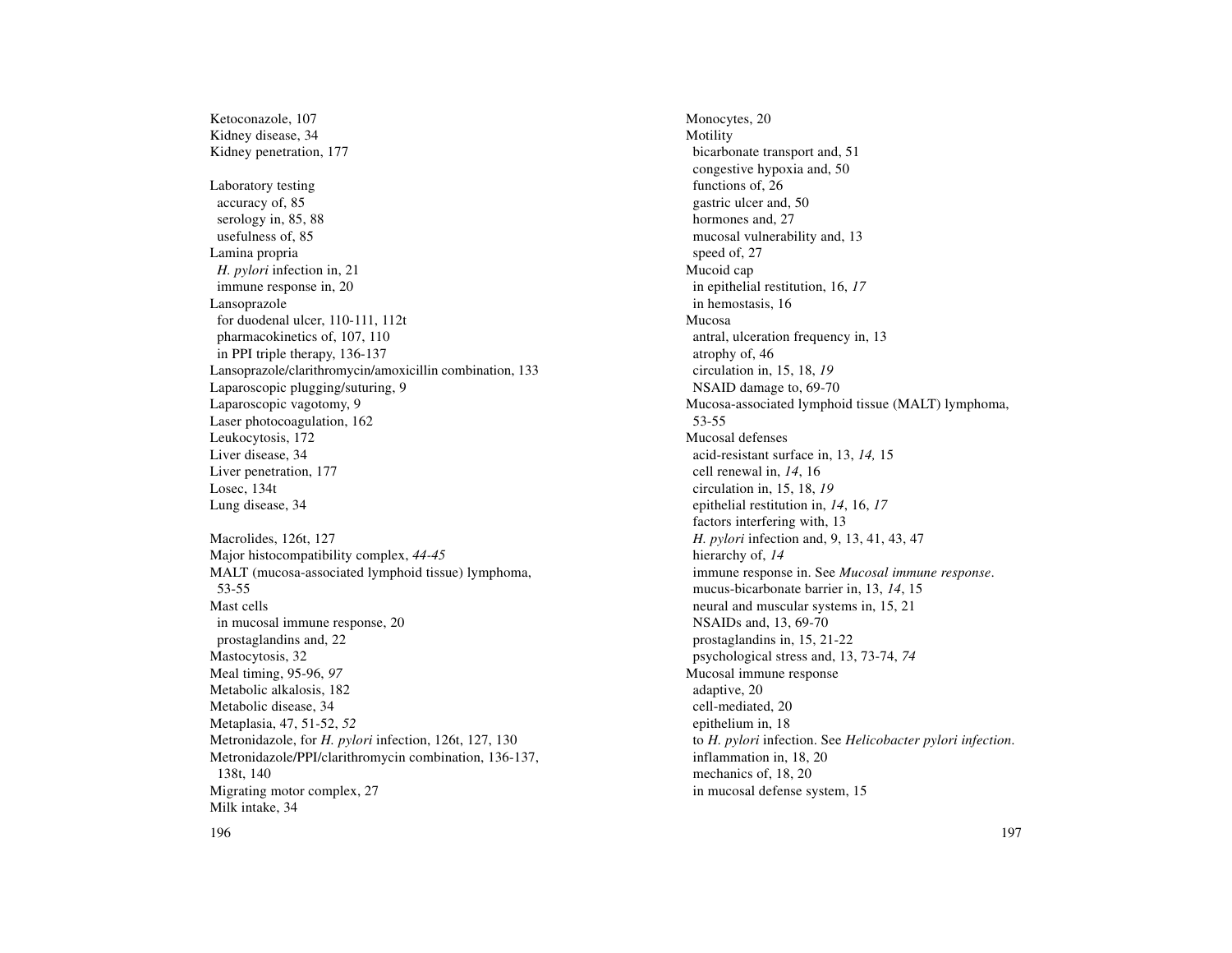Mucus-bicarbonate barrier, 13, *14*, 15 immunoglobulin G and, 20 Multiple endocrine neoplasia type 1, 32 Multiple organ failure, 107 Muscular defenses, 15, 21 Muscularis mucosae break in, 13 in immune response, 21 prostaglandins and, 21 Nasogastric suction, 173 Nephritis, 106-107 Neural defenses, 15, 21 Neurotoxicity, of bismuth, 118-119 Neutrophil activation of, *44-45* endothelial injury mediated by, prostaglandins and, 22 Newhauser's syndrome, 32 Nitroimidazoles, 126t, 129 Nizatidine (Axid), 103, 104t Noninvasive testing, 81t Nonsteroidal anti-inflammatory drugs (NSAIDs) age/aging and, 70, 81-82, 82t corticosteroids with, 70, 156 *H. pylori* infection and, 70-71 healing time and, 98 local effects of, 69-70 mucosal defenses and, 13 oxygen free radicals and, 70 perforation and, 175 prostaglandins and, 22, 70 systemic effects of, 70-71 ulcer formation and bleeding, 156, 164, 166 duodenal, 48, *49*, 80, 101, 156 gastric, 48, *49*, 156 Norfloxacin, 113 NSAIDs. See *Nonsteroidal anti-inflammatory drugs (NSAIDs)*.

Omeprazole for duodenal ulcer, 110-111, 112t

gastric cancer and, 113 gastrin level and, 111, 113 for *H. pylori* infection, 127 pharmacokinetics of, 107, 110 in PPI triple therapy, 136-137 Omeprazole/amoxicillin combination, 133, 134t, 135 Omeprazole/clarithromycin combination, 134t, 135-136 Oxygen free radicals, 70

Pain

in duodenal *vs* gastric ulcer, 79 location of, 83 pathophysiology of, 80 Pancreatic disease, 34 Pancreatic penetration, 177 Pancreatitis, 172-173 Pantoprazole, 136-137 Parietal cells in gastric acid secretion, 22, *23*, 24, *25-26* mass of, 43, 48 receptor types on, 24, *25* somatostatin and, *26* Pathogenesis of ulcer formation, 9. See also *Etiology of ulcer formation*. ammonia in, 41 *H. pylori* infection in. See *Helicobacter pylori infection*. PCR (polymerase chain reaction), 87t Penetration of ulcer, 177, *178* Pepcid (famotidine), 103, 104t Pepto-Bismol. See *Bismuth.* Perforation of ulcer bleeding ulcer with, 173 clinical presentation of, 171-172 death from, 174 definition of, 171 diagnosis of, 172, *174-175* primary location of, 171 radiographic appearance of, *174-175* recurrent, 175 treatment of, 173-175 Pericardium, ulcer penetration of, 177 Peripheral sensory system, 24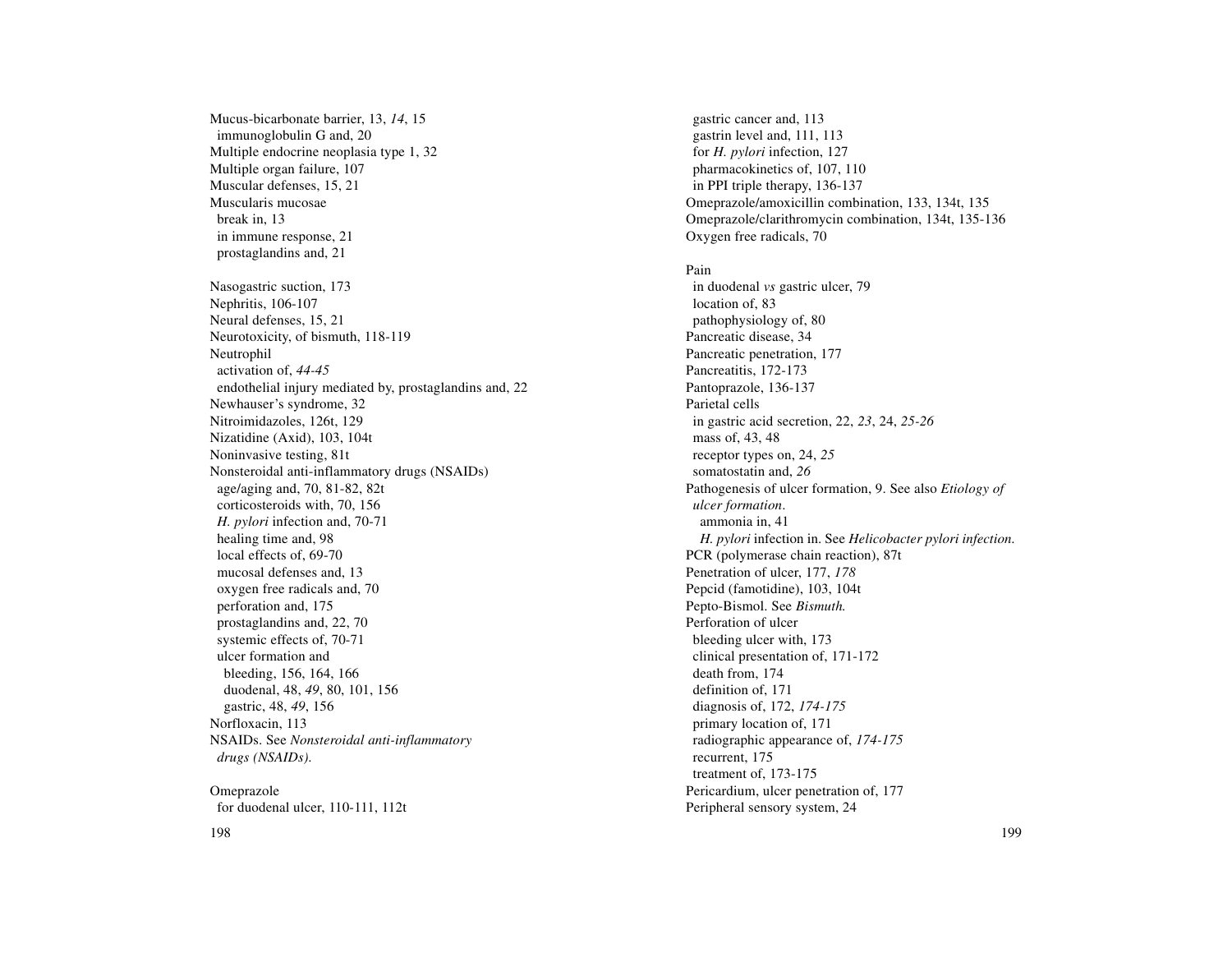Peritonitis, 172 Personality traits, 13, 33 pH bleeding ulcer clotting and, 159 duodenal, *14*, 15 gastrin level and, 24, *26*, 132 *H. pylori* infection and, 15, 132 mucoid cap and, *17* platelet aggregation and, 16 Phenylketonuria, 32 Phenytoin, 113 Phospholipase, 42t Photocoagulation, 162 Platelet aggregation, 16 Polymerase chain reaction (PCR), 87t Polymorphonuclear cells, 20 Porphyria cutanea tarda, 34 PPI therapy (proton pump inhibitor therapy) quadruple, 138t-139t, 140-141 triple, 136-137, 138t, 140 Procainamide, cimetidine interaction with, 107 Prognosis of ulcer disease, in child, 81t Progression of ulcer, mucosal circulation and, 18 Prostaglandins aging and, 22 biological actions of, 21 *H. pylori* infection and, 70-71 in mucosal defense, 15, 21-22 neutrophil-mediated endothelial injury and, 22 NSAIDs and, 22, 70 smoking and, 70 Protease, in ulcer formation, 42t Proton pump inhibitor (PPI) therapy quadruple, 138t-139t, 140-141 triple, 136-137, 138t, 140 Psychological stress mucosal defenses and, 13, *74* ulcer formation, 33, 73-74 Pylorplasty, 162 Pylorus motility, 50

Radiology, diagnostic, 91 Ranitidine (Zantac) adverse effects of, 107 development of tolerance to, *105* dosage of, 103, 104t for *H. pylori* infection, 127 Ranitidine/bismuth citrate combination, 133 Ranitidine/bismuth citrate/clarithromycin combination, 133 Recurrent ulcers, 9 bleeding, *160-161* prevention of, 163 in child, 81t duodenal, 106, 114, 142t-143t, 163 gastric, 106, 114, 144t *H. pylori* infection and, 31, 141, 142t-144t, 145, 164, 165t perforated, 175 Saliva, blood group antigens in, 32 Saliva test, 86t, 88 Salt intake, gastric cancer and, 53 Secretin, 27 Secretory agents, 159 Serology testing, 85, 86t, 88 Smoking healing time and, 96 prostaglandins and, 70 ulcer formation and, 33, 80 Smooth muscles, prostaglandins and, 21 Somatostatin, *26* Spicy food, 34, 96 Splenic penetration, 177 Stomach abnormal motility in, 50 epithelial restitution in, 16, *17* integrity of, 13 prostaglandins and, 22 motility and, 26 mucosal circulation in, 18, *19* ulcer locations in, 13 Stool culture, 87t Stress